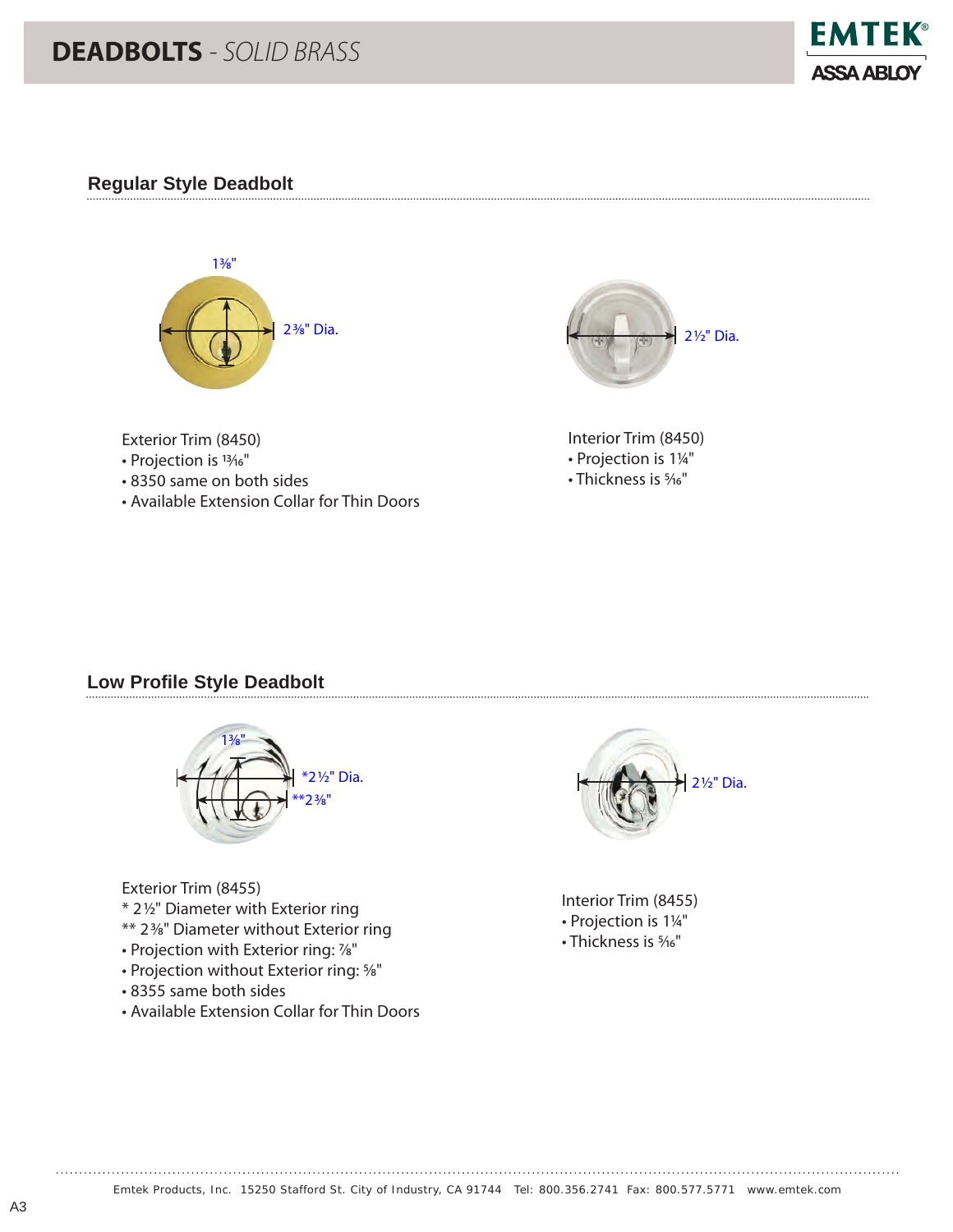

#### **Brass Regular Style Deadbolt, Single Cylinder**

Regular Style (8450)

| Standard Door Thickness: $1^3$ /8"- $2^1$ /8" li<br><b>Standard Components:</b><br>$\cdot$ 2 <sup>1</sup> /4" Deadbolt Mounting Screws<br>• Deadbolt Strike Plate | $\sqrt{6}$ Extended Door Thickness: $2^{1/8}$ "- $2^{3/4}$ "<br><b>Extended Components:</b><br>• Long Single Cylinder Tailpiece<br>$\cdot$ 2 <sup>1</sup> /2" & 3" Deadbolt Mounting Screws<br>• Deadbolt Strike Plate | • <i>Extended</i> Door Thickness: $2^3/4$ "- 3"<br><b>Extended Components:</b><br>• Extra Long Single Cylinder Tailpiece<br>• $3^7/2$ " Deadbolt Mounting Screws<br>• Deadbolt Strike Plate |
|-------------------------------------------------------------------------------------------------------------------------------------------------------------------|------------------------------------------------------------------------------------------------------------------------------------------------------------------------------------------------------------------------|---------------------------------------------------------------------------------------------------------------------------------------------------------------------------------------------|
|-------------------------------------------------------------------------------------------------------------------------------------------------------------------|------------------------------------------------------------------------------------------------------------------------------------------------------------------------------------------------------------------------|---------------------------------------------------------------------------------------------------------------------------------------------------------------------------------------------|

### **Brass Regular Style Deadbolt, Double Cylinder**

Regular Style (8350)

| • Standard Door Thickness: $1^3$ /8"- $1^3$ /4"<br><b>Standard Components:</b><br>• Double Cylinder Tailpieces<br>• $2^1/2$ " & 3" Deadbolt Mounting Screws<br>• Deadbolt Strike Plate | • <i>Extended</i> Door Thickness: $1^3/4$ "- $2^1/2$ "<br>Extended Components:<br>• Long Double Cylinder Tailpieces<br>$   \cdot 3^1 / 2^n$ Deadbolt Mounting Screws<br>• Deadbolt Strike Plate |
|----------------------------------------------------------------------------------------------------------------------------------------------------------------------------------------|-------------------------------------------------------------------------------------------------------------------------------------------------------------------------------------------------|
|                                                                                                                                                                                        |                                                                                                                                                                                                 |

## **Brass Low Profile & Rope Style Deadbolt, Single Cylinder**

Low Profile (8455)\* & Rope Style (8464)

| Standard Door Thickness: $1^{1}/4$ "- $2^{1}/4$ " | Extended Door Thickness: 2 <sup>1</sup> /4"- 2 <sup>3</sup> /4" | • Extended Door Thickness: $2^3/4$ "- 3" |
|---------------------------------------------------|-----------------------------------------------------------------|------------------------------------------|
| <b>Standard Components:</b>                       | <b>Extended Components:</b>                                     | <b>Extended Components:</b>              |
| • Single Cylinder Tailpiece                       | • Long Single Cylinder Tailpiece                                | • Extra Long Single Cylinder Tailpiece   |
| • $2^1/4$ " Deadbolt Mounting Screws              | • 3" Deadbolt Mounting Screws                                   | • $3^{1}/2$ " Deadbolt Mounting Screws   |
| • Deadbolt Strike Plate                           | • Deadbolt Strike Plate                                         | • Deadbolt Strike Plate                  |

\* Part # DB4-COLRG2 Available for  $1^3$ /8" Thick Doors

# **Brass Low Profile & Rope Style Deadbolt, Double Cylinder**

Low Profile (8355) & Rope Style (8364)

| Standard Door Thickness: $1^1/4$ "- $2^1/8$ "<br>Standard Components: | <b>Extended</b> Door Thickness: $2^1/8$ "- $2^7/8$ "<br>Extended Components: |
|-----------------------------------------------------------------------|------------------------------------------------------------------------------|
| • Double Cylinder Tailpieces                                          | • Long Double Cylinder Tailpieces                                            |
| $\cdot$ 2 <sup>1</sup> /2" & 3" Deadbolt Mounting Screws              | • 3" & $3^{1}/2$ " Deadbolt Mounting Screws                                  |
| • Deadbolt Strike Plate                                               | • Deadbolt Strike Plate                                                      |
|                                                                       |                                                                              |
|                                                                       |                                                                              |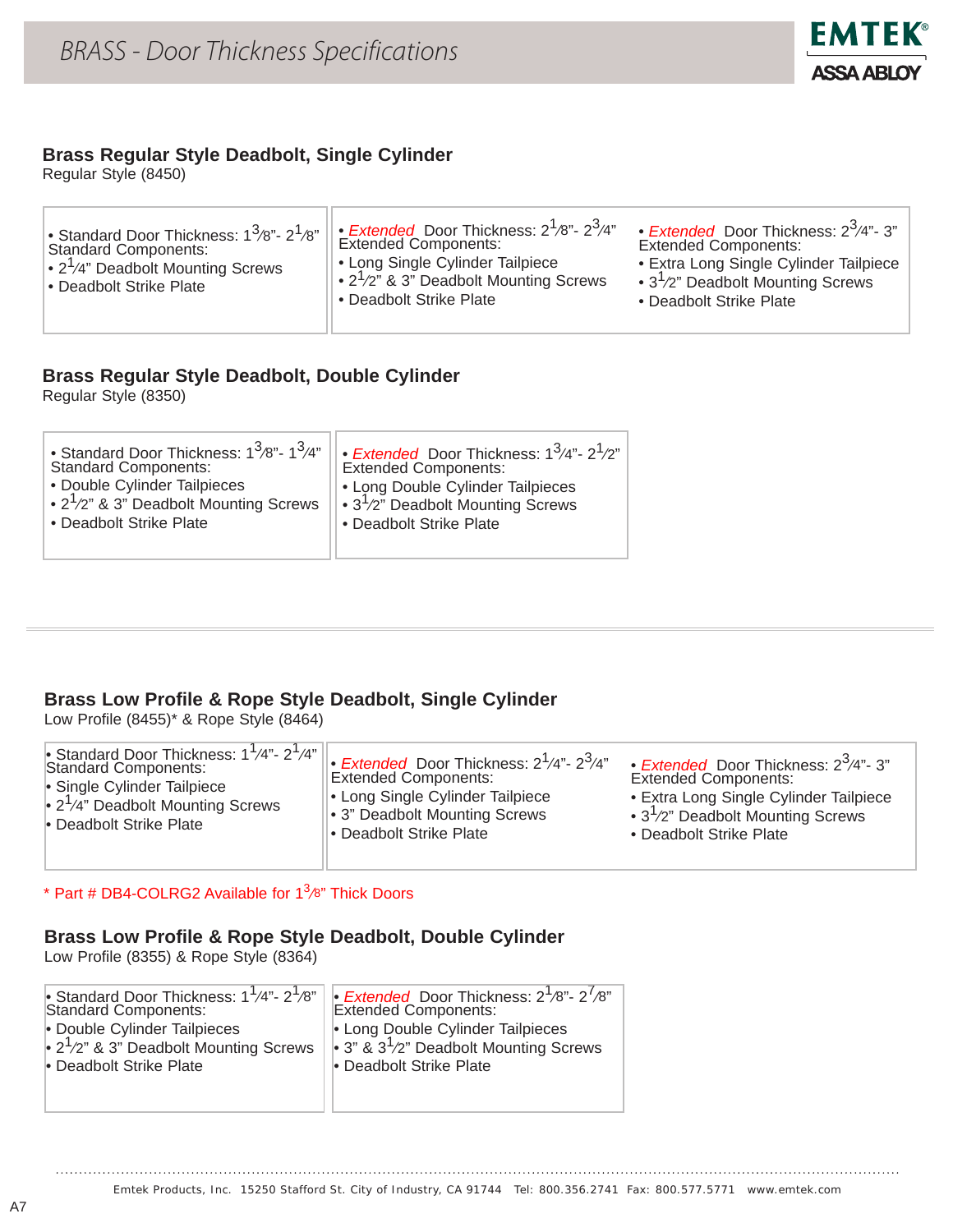

#### **Bronze Regular Style Deadbolt**



### **#1 Style Plate with Flap Deadbolt**



#### **#3 Style Plate with Flap Deadbolt**

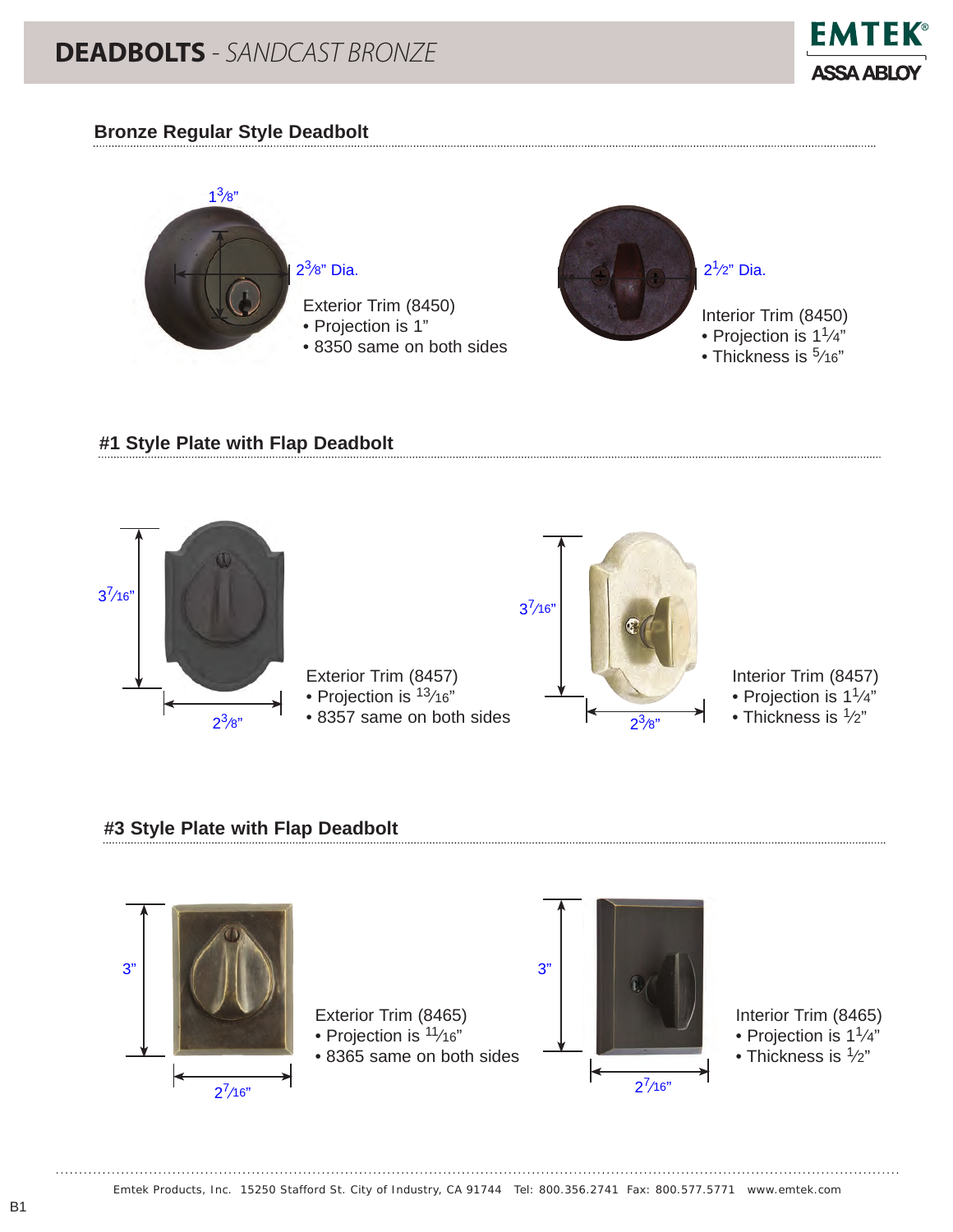

## **Bronze Regular Style Deadbolt, Single Cylinder**

Regular (8450)\*

#### *\*No Extension Collars Available for this Model*

# **Bronze Regular Style Deadbolt, Double Cylinder**

Regular (8350)\*

| • Standard Door Thickness: 1 <sup>3</sup> /4"- 2"<br><b>Standard Components:</b> |
|----------------------------------------------------------------------------------|
|                                                                                  |

- Long Double Cylinder Tailpieces
- 3"&  $3^{1}/2$ " Deadbolt Mounting Screws
- Deadbolt Strike Plate

*\*No Extension Collars Available for this Model*

#### **Bronze Decorative Deadbolts, Single Cylinder**

#1 (8457), #3 (8465), #4 (8474), Ridgemont (8476)

| • Standard Door Thickness: $1^3/4$ "- $2^1/8$ "<br><b>Standard Components:</b><br>• Single Cylinder Tailpiece<br>• $2^1/2$ " & 3" Deadbolt Mounting Screws<br>• Deadbolt Strike Plate | • <i>Extended</i> Door Thickness: 2 <sup>1</sup> /8"- 3"<br>Extended Components:<br>• Long Single Cylinder Tailpiece<br>• 3" & $3^{1}/2$ " Deadbolt Mounting Screws<br>• Deadbolt Strike Plate |
|---------------------------------------------------------------------------------------------------------------------------------------------------------------------------------------|------------------------------------------------------------------------------------------------------------------------------------------------------------------------------------------------|
|                                                                                                                                                                                       |                                                                                                                                                                                                |

#### **Bronze Decorative Deadbolts, Double Cylinder**

#1 (8357) , #3 (8365), #4 (8374), Ridgemont (8376)

| • Standard Door Thickness: $1^3/4$ "- $2^3/8$ "                          | • <i>Extended</i> Door Thickness: $1^{7}/8$ "- $2^{5}/8$ " |
|--------------------------------------------------------------------------|------------------------------------------------------------|
| <b>Standard Components:</b>                                              | <b>Extended Components:</b>                                |
| • Double Cylinder Tailpieces                                             | • Long Double Cylinder Tailpieces                          |
| $\cdot$ 2 <sup>1</sup> /4" & 2 <sup>1</sup> /2" Deadbolt Mounting Screws | • 3" & $3^{1}/2$ " Deadbolt Mounting Screws                |
| • Deadbolt Strike Plate                                                  | • Deadbolt Strike Plate                                    |